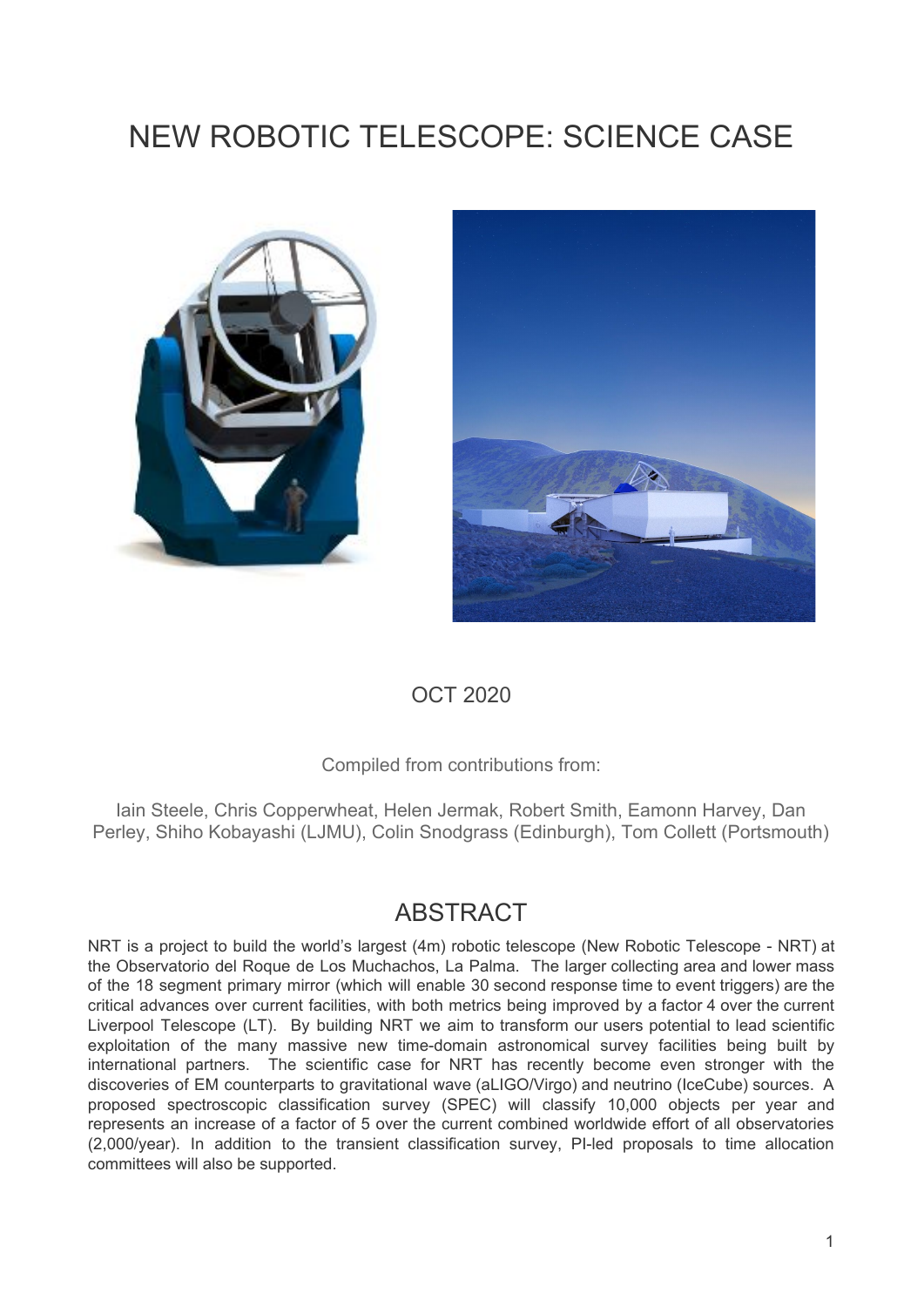#### **Introduction**

NRT represents a step-change in Northern hemisphere time domain capability and will revolutionise UK astronomy's exploitation of the transient sky. The principle gains over the current Liverpool Telescope come through an increased aperture (see Figure below) and reduced slew times (30 seconds to target).



*(right) for 2.0-m (blue), 4.0-m (red) and 6.0-m (orange) apertures. Imaging is at SNR=40 (photometric accuracy 2.5% or polarimetric accuracy 4%) and spectroscopy at SNR=10 (sufficient for classification). Exposure times are short (30-s for imaging; 180-s for spectroscopy) to simulate rapid response to GRBs and high throughput (120 targets/night) spectroscopic classification. The large gain between 2.0m (LT) and 4.0m (NRT) is apparent, whereas going further (e.g. to 6.0m) would have less impact.*

Wide-field optical surveys such as Pan-STARRS and the Palomar Transient Factory (PTF) heralded a new era for time domain science. Successor facilities such as the Zwicky Transient Facility (ZTF; Bellm+ 2019, PASP, 131, 018002) and ATLAS (Tonroy+ 2018, PASP, 130, 064505) now offer significant sensitivity and field-of-view improvements over their predecessors, and the Vera Rubin Observatory will soon probe unprecedented depths at high cadences. As well as direct discovery of transient sources, wide-field follow-up also complements other new methods of discovery. Follow-up of gravitational wave events for example will be one of the most important topics in time domain astronomy over the next decade, but the localisation of events from LIGO/VIRGO/KAGRA is poor and so large sky areas need to be surveyed in response to a trigger (Abbott+ 2016, PhyRevX, 6, 041015).

Survey facilities report large numbers of targets of opportunity, but observations on other telescopes in a response mode are crucial for the provision of the spectroscopic classifications and multiband light curves required for science exploitation. This exploitation is vital in order to maximise the potential of facilities to which STFC has made a strategic commitment, such as Rubin. Target of opportunity science, requiring priority overrides, is an uneasy fit for classically scheduled telescopes with visiting observers or large survey programmes. As the rate of targets increases, so does this incompatibility. The highly successful PESSTO programme demonstrates the value of dedicating large amounts of telescope time to transient follow-up (Smartt+ 2015, 579, A40), and NTT/SoXS (Schipani+ 2018, SPIE, 10702, 107020F) will be a powerful Southern hemisphere tool for the new transient era of fast discovery. However the range of ground and space-based discovery facilities means response capability is required for the entire sky, and in the North there is a clear capability gap which provides a unique opportunity for the UK to take leadership. A recent review of the transient classification outlook (Kulkarni, 2020, arXiv:2004.03511) demonstrated that the 2-metre robotic Liverpool Telescope is the third most productive transient classification facility in the world, after the 1.5m P60 telescope on Mount Palomar and ESO's 3.5m NTT. The LT is a world-leading facility, but the sensitivity and rapidity of the next generation of survey facilities will require a larger aperture and faster response. NRT will build on the LT's strengths and will be optimised for the transient follow-up task, using AI technologies to flexibly and automatically react to new discoveries in real time. At a latitude of 28 degrees North, the Canary islands is a Northern hemisphere location with access to a considerable fraction of the Southern sky; 60% of the main Rubin survey field will be observable by NRT with an airmass < 2.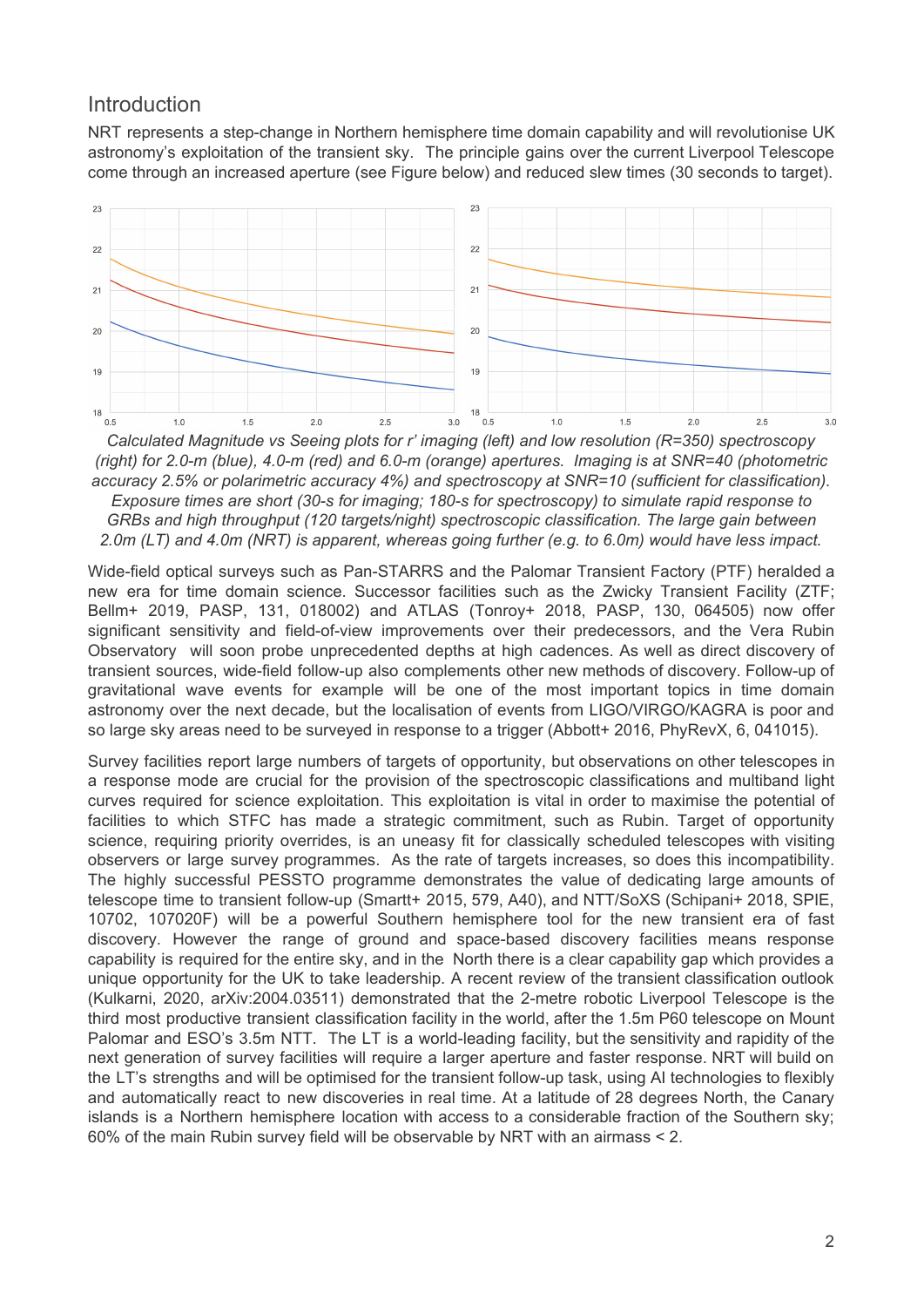The New Robotic Telescope will provide:

(i) ultra-rapid (<30s) spectroscopic and polarimetric follow-up of EM counterparts of GW (aLIGO/Virgo) and neutrino (IceCUBE/ANTARES) sources and new radio (e.g. LOFAR/SUPERB) and high energy (e.g. SVOM, Fermi, Einstein Probe, CTA) transients,

(ii) rapid (<1 hr) spectroscopy and polarimetry of (e.g. Rubin/ZTF) SNe to explore the shock-breakout phase and find spectral signatures of the progenitor, and of recurrent Novae which are the supposed progenitors of SNe-Ia,

(iii) timely (<24 hrs) and time resolved spectroscopy of the evolution of the previously mentioned sources, plus galactic transients such as outbursting binary X-ray transients and eruptive YSOs detected by VISTA/Pan-STARRS/Rubin, and

(iv) quasi-simultaneous (>24 hrs) spectroscopic and polarimetric monitoring of sources such as blazars (e.g. with Fermi, CTA) and changing look AGN.

Given the quantity and variety of transient discoveries we propose a time allocation model in which a significant fraction of the telescope time is devoted to a key science programme of spectroscopic follow-up (SPEC time). This time will be accessible to all the funding partners of the telescope. The remaining time will be split among the partners according to contribution and will be allocated via a typical time allocation process. We anticipate this time will be used for both further follow-up and exploitation of targets initially characterised via the SPEC programme, as well as for other science areas. Establishing this key science programme will maximise efficiency, ensure commensurate participation in the science outputs from all the partners, and is in line with recommendations from forward-looking reviews such as Kulkarni (2020).

The original NRT Science case (Copperwheat+ 2014, ExA, 39, 119) was published at the end of the project feasibility study, and was updated and revised in April 2019 as part of the NRT Phase A review. Here, we summarise the key time domain topics we anticipate will form the majority of the programme based on a combination of LT experience and a science forward look we have carried out.

#### Supernovae

The catastrophic nature of supernovae (SNe) make them powerful probes of the evolution and life cycle of different types of star. Type Ia SNe are also used as standarizable candles to measure cosmic distances and as a probe of dark energy. Supernova science is a core activity for the UK time domain community, and the LT receives more proposals based on the follow-up of supernovae and related stellar explosions than any other science topic.



#### Liverpool Telescope proposals by science area: 2020

The modern survey era has seen the rate of discovery of new supernovae jump to thousands per year, providing scope for large scale and systematic approaches to classification and follow-up for population studies. Additionally it has seen the discovery of new and exotic phenomena which challenge existing explosion and progenitor models, such as superluminous supernovae. Nightly-cadence surveys such as ZTF and ATLAS are currently revealing a population of fast and blue transients: heralding the promise of the 'faint and fast' Rubin era. We note again that these searches cannot operate in isolation since they provide only limited photometric information, a limited cadence, and in some cases sacrifice spatial resolution for field of view. Multicolour light curves are crucial: without detailed photometry to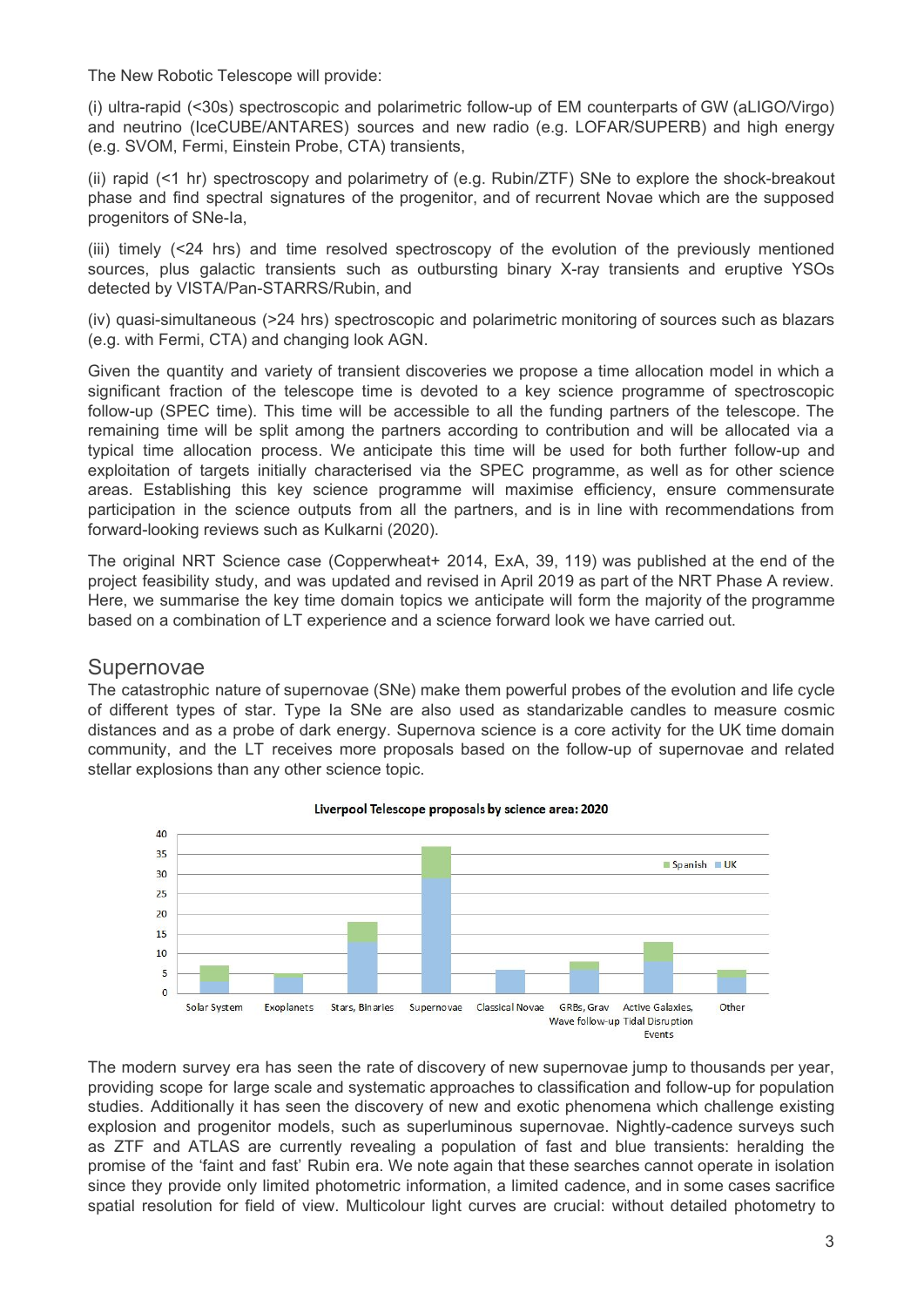provide supernova luminosities and colours, the physical parameters of the supernova explosions cannot be mapped, and the large samples for cosmological studies cannot be assembled. Photometric follow-up from telescopes such as NRT continues to be essential, even as the cadences of the surveys improve. Rubin for example will image the entire Southern sky every few days, but the observing cadence in the same filter will typically be much longer.

Type Ia SNe progenitors are binary systems consisting of a white dwarf and another star. Their apparent homogeneous nature provides a mature and direct probe of the dark energy that propels the accelerating Universe (Riess+ 1998, AJ, 116, 1009; Perlmutter+ 1999, ApJ, 517, 565). However, we are only just beginning to appreciate their observational diversity: there is evidence that there are multiple progenitor scenarios leading to a SN Ia explosion and the exact nature of the explosion mechanism (deflagration, deflagration-to-detonation, double-detonation…) remains unclear (Jha+ 2019, NatAs, 3, 706). Observing SNe Ia as early as possible after the explosion is a promising avenue for addressing these questions. For example, different explosion models produce differing <sup>56</sup>Ni density distributions, which is measurable via the early-time colour evolution (Noebauer+ 2017, MNRAS, 472, 278; Magee+ 2018, A&A, 614, 115). Early spectra enable measurement of the velocity evolution of the Si II line, a potential probe of the asymmetry of the ejectra. (Maund+ 2010, ApJ, 725, L167). Pre-peak spectroscopy allows for parameters such as progenitor metallicity and abundances of the outer ejecta to be associated with the light curve evolution. Long term photometric monitoring of samples probes the interaction of ejecta with the circumstellar environments (e.g. Silverman+ 2013, MNRAS, 430, 1030; Graham+ 2019, ApJ, 871, 62).

Core collapse SNe (CCSNe) are massive stars that end their lives with a rapid collapse and violent explosion (Smartt 2009, ARA&A, 47, 63). There are a wide range of subclasses based on observed differences in the light curves or spectra, which mostly reflect the size and degree of stripping of the progenitor at the time of explosion. Type IIb/c SNe do not show hydrogen lines (or strong silicon absorption which distinguishes them from Type Ia) as the progenitor loses most of its hydrogen envelope prior to the core collapse. A fraction of the envelope may be lost in some of the subclasses of Type II SNe too, with only those of Type IIP (the most common type) retaining most of their envelopes until explosion. There are likely many other parameters which affect the fate of the massive progenitor, such as the initial mass, metallicity, rotation rate, and the presence and properties of binary companions or magnetic fields. Early time optical spectra should show features generated by ionisation of the circumstellar media by UV radiation emitted during the shock breakout phase. (e.g. Gal-Yam+ 2014, Nature, 509, 471; Khazov+ 2016, ApJ, 818, 3). This 'flash spectroscopy' provides an insight into the early temperature evolution of the ejecta as well as the progenitor mass loss rate prior to the explosion. Since non-axisymmetric explosions are common in CCSNe there is a role for early-time polarimetry as well, to explore the geometry of the circumstellar ejecta and constraint the pre-explosion evolution.

Superluminous SNe (SLSNe) are a relatively new class (Quimby+ 2011, Nature, 474, 487) of extremely luminous transients. The mechanism for the highly efficient energy conversion has been explained in a variety of ways, with models including collisions of the ejecta with a dense shell of circumstellar matter, energy injection by a fast-spinning neutron star, or large <sup>56</sup>Ni masses produced by a pair-instability explosion (Nicholl+ 2013, Nature, 502, 346; Metzger+ 2015, 454, 3311). Events are rare and diverse, and so important questions are yet to be answered, such as the true cosmic rate of SLSNe and whether there is a continuum of transients connecting them with CCSNe. The small existing sample of well-observed events means early identification and exploitation of new candidates is vital to obtain the necessary multiband light curves from pre- to post-peak. Deeper surveys such as Rubin will find examples at higher redshifts, opening up the possibility of using this class for cosmological applications.

The ATLAS detection (Prentice+ 2018, ApJ, 865, 1) and resultant comprehensive exploitation of AT2018cow (Perley+ 2019, MNRAS, 484, 1031) revealed it to be one of the first of an exotic new class of 'fast and blue' transient. The first spectrum of this object was obtained with the LT, and that rapid response coupled with the subsequent nightly monitoring of the spectral evolution is an exemplar of the work which NRT will do in the high cadence discovery era. The rapidly growing class of fast and luminous blue transients defy current supernova models: possible interpretations include a relativistic jet within a fallback SN, or the tidal disruption of a star by an intermediate mass black hole. In the next decade the rate of transient detection will be of orders of magnitude greater, providing large samples of the most rare and unusual subtypes.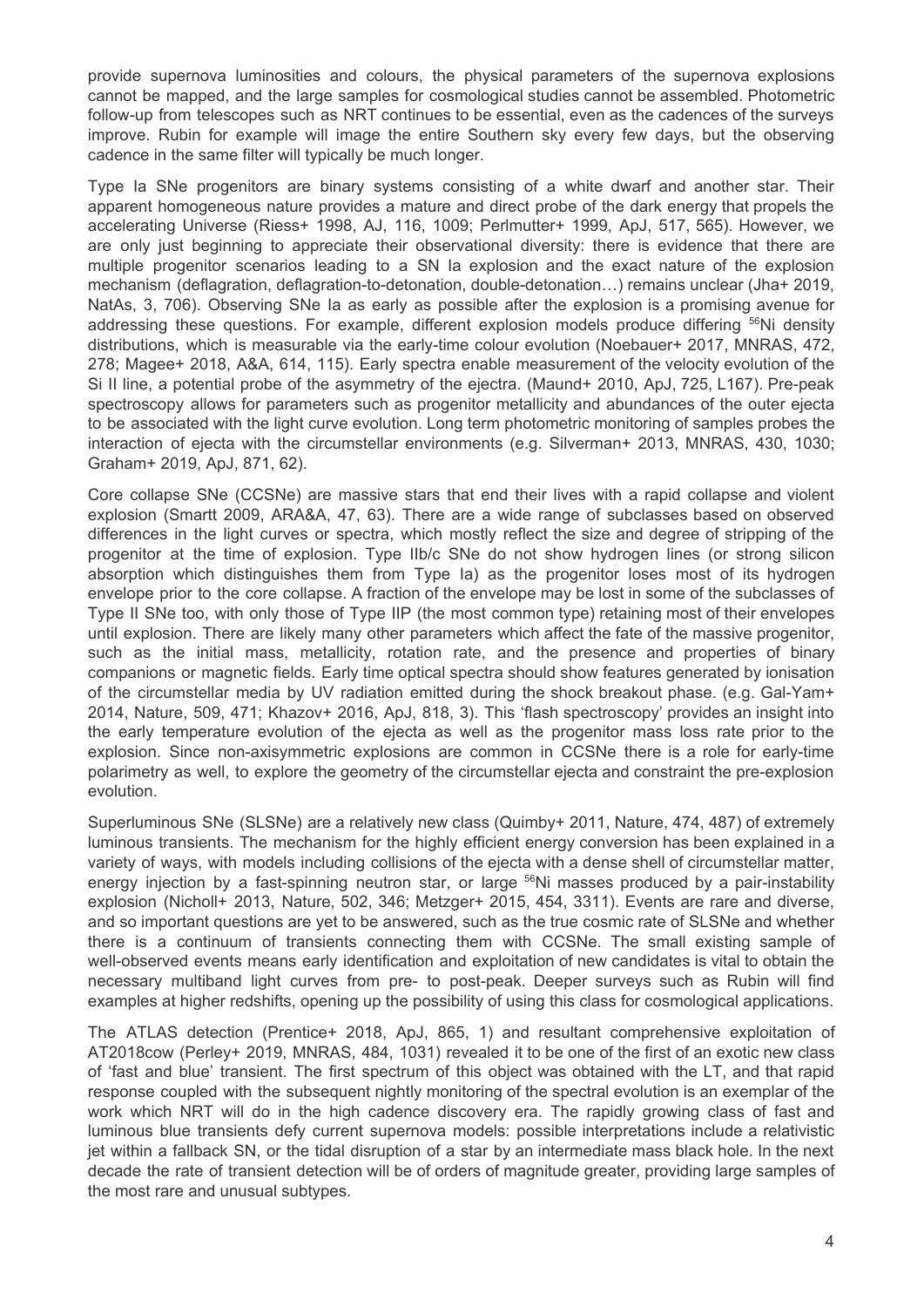

*Duration-luminosity plot for 1194 classified ZTF Bright Transient Survey transients at m<18.5 satisfying a strict quality cut (filled points) and 961 additional transients with usable timescale measurements (unfilled points) (adapted from Perley et al. 2020). Rubin is expected to find many transients in the previously unexplored "faint and fast" region that will require a spectral classification by NRT.*

Finally in this section, we note that the modern survey era provides the scope for large-scale searches for strongly lensed supernovae. Strong gravitational lensing of variable objects (such as a quasar or a supernova explosion) can be used as a tool to probe cosmological parameters such as the energy content of the Universe and its expansion history. Multiple images of transient events are not observed simultaneously due to their different paths through the Universe and lens; these time-delays between images are a direct probe of the Hubble constant (Refsdal, 1964, MNRAS, 128, 307). Lensed supernovae (LSNe) will be better cosmological probes than lensed quasars, as they have fast rise times, well-understood light curves and SN Ia have standardisable luminosities (Phillips, 1993, ApJ, 413, 105). While only two LSNe have been discovered to date (Kelly+ 2015, Science, 347, 1123; Goobar + 2017, Science, 356, 291), Rubin is forecast to discover ~50 type Ia LSNe per year (Goldstein+ 2019, ApJS, 243, 6). The observing cadence of Rubin alone does not yield sufficiently many LSNe with accurate and precise time delays (Huber+ 2019, A&A, 631, 161). There is therefore a critical need for high cadence, multiband monitoring of future Rubin LSNe; as well as the confirmation spectroscopy necessary to determine that a candidate is indeed a lensed SN, rather than a newly varying AGN. With a typical peak i-band magnitude of 22.7 the NRT is ideally suited to this task (predicted exposure time of 2400-s for SNR=10).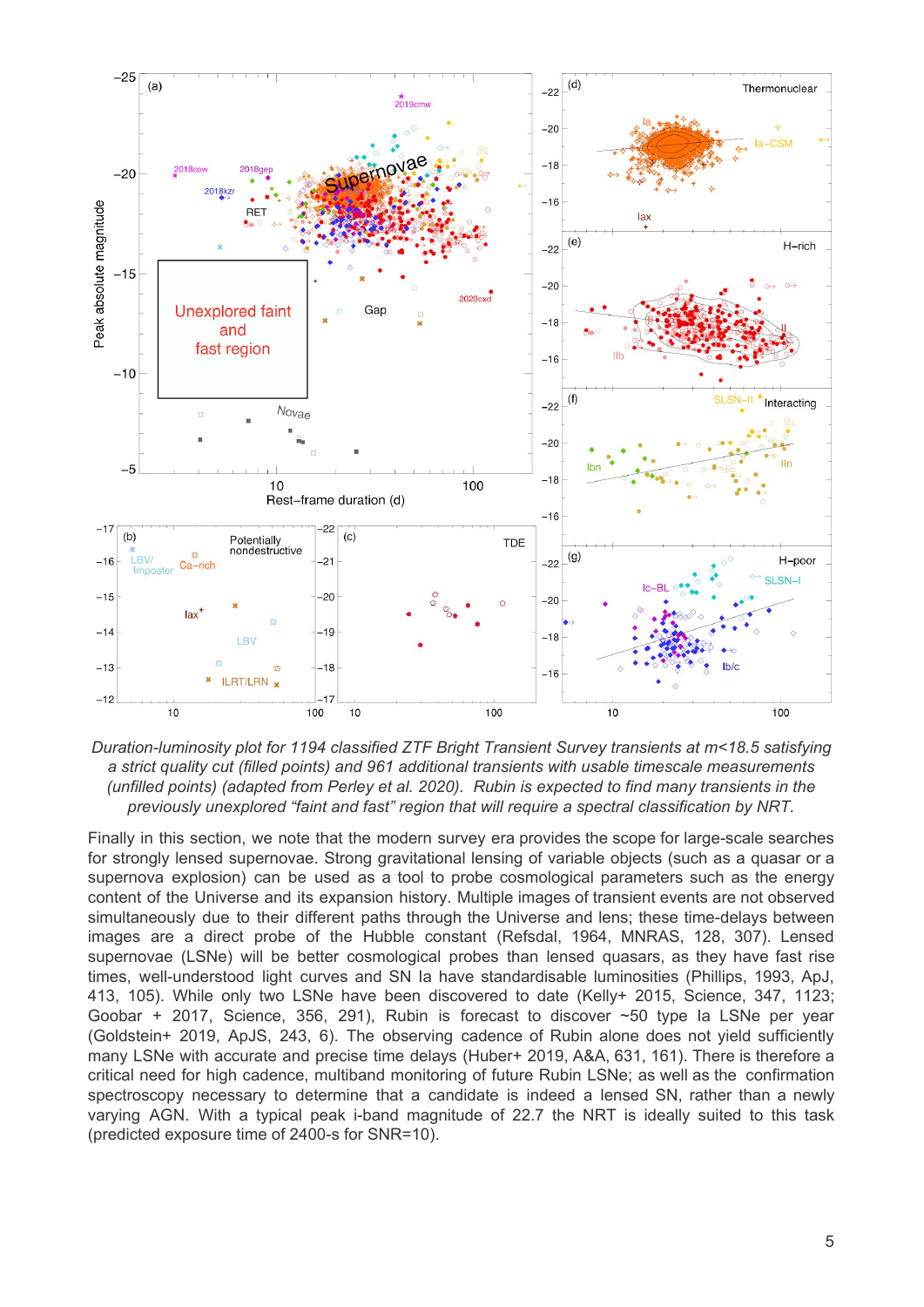#### Gamma-ray Bursts

Gamma-ray bursts (GRBs) are the most energetic explosions to be detected in the Universe and offer unique access to regions of extreme physics: ultra relativistic speeds, strong gravity and intense magnetic fields, as well as acting as luminous stellar beacons that probe conditions in the early Universe. Long GRBs are thought to be associated with the death of massive stars (Woosley+ 1993, ApJ, 405, 273; MacFadyen+ 1999, ApJ, 524, 262), as confirmed by observations of nearby events (e.g. Galama+ 1998, Nature, 395, 670; Stanek+ 2003, ApJ, 591, 17; Hjorth+ 2003, Nature, 423, 847) and their interpretation (e.g. Iwamoto+ 1998, Nature, 395, 672; Mazzali+ 2003, ApJ, 599, 95; Mazzali+ 2005, Science, 308, 1284). The GW170817 gravitational wave event confirmed the association of short GRBs with neutron star mergers (Evans+ 2017, Science, 358, 1565), and has further accelerated interest in these sources.

GRB afterglows fade on timescales of minutes, and so the real-time response necessary for optimal exploitation of GRB detections make robotic telescopes powerful tools for this science case. LT has long responded automatically to triggers from the Neil Gehrels Swift Observatory and operates an automated observation pipeline which is designed to detect afterglows and execute a customised observing strategy based on brightness (Guidorzi+ 2006, PASP, 118, 288). A capability gap was identified for early-time polarimetry of afterflows, leading to the in-house development of the novel line of RINGO fast polarimeters. The subsequent measurements of early-time GRB polarisation (Mundell+ 2007, Science, 315, 1822; Steele+ 2009, Nature, 462, 767; Mundell+ 2013, Nature, 504, 119) are a clear case of UK scientific leadership and the only method for measuring the geometry of the magnetic fields that collimate the jets in these objects. The fourth generation of high speed polarimeter on the LT, MOPTOP, was awarded STFC PRD and Consolidated Grant funding and has recently been commissioned on the LT.

Swift and Fermi continue to be productive sources of GRB triggers, and from 2021 they will be joined by the SVOM mission. Given the strong synergy between this topic and the rapid response capability of robotic telescopes, we anticipate GRB follow-up continuing to be an important part of the NRT science portfolio. This science case is an important driver for the telescope design: the fast-fading nature of GRB afterglows means target acquisition time is at least as important as aperture for follow-up. Rapid IR imaging or spectroscopy is necessary to estimate the redshift of any event, and so there is a crucial need for ground based follow-up to, for example, identify the rare high-redshift events that can be used as cosmic beacons. With fast polarimetry a particularly unique selling point, MOPTOP has been designed with the intention that it will be transferred to NRT during commissioning ("NR-MOPTOP"), enabling from soon after first light the capability to polarimetrically characterise the majority of GRB afterglows. NRT will dedicate the focal station on the straight-through port for polarimetry, which will result in a further improvement in polarimetric accuracy compared to the folded LT beam. Combined with world-leading 30s response time of NRT these improvements will allow the prompt emission from GRBs to be constrained in ways that are impossible on any other current or planned telescope. The increased polarimetric accuracy and improved sensitivity of NR-MOPTOP will also broaden its range of potential science applications in other fields.

While Swift is sensitive to gamma-rays up to 150 keV: the Cherenkov Telescope Array (CTA) will begin science operations in 2021 and will open up the time variable sky at very high energies (~TeV). The Northern component of CTA will be located on La Palma and so NRT will be ideally placed to exploit CTA targets of opportunity. In recent years CTA precursors such as MAGIC have detected gamma-rays from three different GRBs, implying radiation at these energies may be a fairly common output from GRBs. For example GRB190114c (MAGIC Collaboration, 2019, Nature, 575, 455) was the first GRB detected at TeV energies and was associated with a bright prompt and afterglow emission spanning the electromagnetic spectrum down to radio wavelengths. Optical imaging and polarimetry with LT/RINGO3 and the MASTER telescope showed a low degree of polarisation (<7.7%) of the afterglow (Jordana-Mitjans+ 2020, ApJ, 892, 2). This coupled with the bright prompt and afterglow emission can be explained by dissipation of magnetic energy from (and consequent destruction of) the order in the outflow magnetic fields. The much improved sensitivity and field-of-view of CTA should see it provide a wealth of high energy data on GRBs and other transient sources, which coupled with fast optical polarimetry will provide a deeper insight into the properties of the jet magnetic fields, leading to a greater understanding of initial ejection and collimation processes.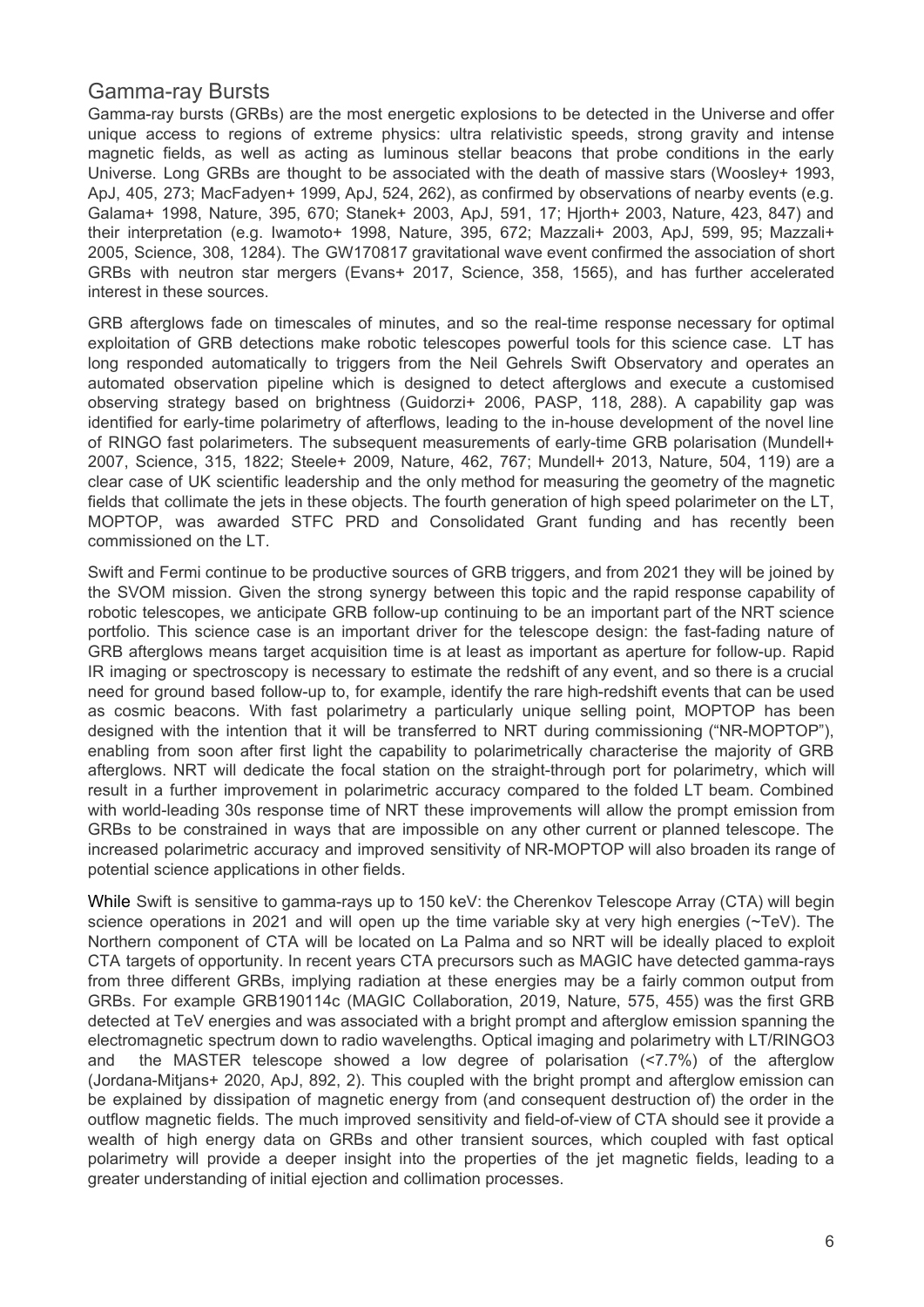Finally, we note that survey capacity has advanced to the point where a high energy trigger is not essential for GRB detection. The gamma-ray emission from GRBs is highly collimated, so only a small fraction of the cosmic population are detectable. It follows that there are a larger number of off-axis 'orphan' afterglows with no detectable high energy component. For example Law+ (2018, APJ, 866, 22) reported the discovery of a slowly-evolving radio transient which they claim is consistent with the afterglow of a far-off-axis orphan long GRB. Optical surveys, as well as new X-ray facilities (SRG/eROSITA) will find many events with orientations closer to the jet axis, making them strong candidates for rapid optical follow-up. ZTF has discovered a number of examples (e.g. Ho+ 2020, arXiv:2006:10761) thanks to the development of a real-time pipeline for detection of candidate afterglows or kilonovae in the transient stream (Andreoni+ 2020, arXiv:2008.00008). The expected rate of discovery of such events at optical wavelengths with Rubin is high (0.3-1 per night) (Ghirlanda, 2015, A&A, 578, A71). This much larger and more complete sample will provide constraints on the jet angular structure, Lorentz factor distribution, and the rate of GRBs in the Universe.

#### Electromagnetic counterparts of gravitational wave sources

The discovery potential of non-EM messengers for transient detection is immense, and the campaigns around the detection of gravitational wave emission from the GW170817 neutron star (NS) merger (Abbott+ 2017, PhRvL, 119, 161101) and the neutrino detection from the blazar TXS 0506+056 (IceCube Collaboration+ 2018, Science, 361, 147) highlight the importance of EM follow-up campaigns for verification and elucidation of the event. The positional uncertainties of such detections are and will remain large. The difficulty of counterpart detection is not just the transient discovery itself, but distinguishing the true counterpart from the large numbers of unrelated candidates in a sky region of many square degrees. In particular the GW170817 campaign demonstrated the importance of identifying the counterpart rapidly, since the first 12 hours showed a very rapid spectral and photometric evolution (e.g. Pian+ 2017, Nature, 551, 67; Smartt+ 2017, Nature, 551, 75; Tanvir+ 2017, ApJ, 848, 27). The early observations were key to the physical understanding of the event, and the unique rapid colour evolution of the 'kilonova' (in which the isotropic EM emission is due to the radioactive decay of heavy r-process nuclei) in the early hours suggests that very early colours will be the mechanism through which future counterparts are confirmed. Detection of new events and characterisation of the early evolution of these sources is of the highest priority to the time domain community: open questions include whether all NS-NS mergers produce short GRBs, whether outflows from NS-NS and NS-BH mergers are similar, and the properties and structure of the jet (Lamb+ 2017, MNRAS, 472, 495; Kasliwal+ 2017, Science, 358, 1559). Gravitational wave events also offer an independent means of measuring the Hubble constant (Schutz 1986, Nature, 323, 310; Abbott+ 2017, Nature, 551, 85), but an EM counterpart must be identified to do this with precision due to a model degeneracy between inclination and distance.

The third LIGO/Virgo science run recently concluded, and, while over a dozen potentially EM bright events were pursued by the community, no new counterparts were positively identified. This is a new and emerging field, but based on the evidence to date it seems likely that the GW170817 counterpart was exceptional and future detections will be significantly fainter. While the 2m LT continued to be one of the most active follow-up facilities during the third science run (Kasliwal+ 2020, arXiv:2006.11306) the majority of the data taken was photometry, compared to the earlier runs where most observations were spectroscopic classifications. This highlights two points: the important role for rapidly reacting robotic telescopes in these science programmes, but also the need for a larger aperture in science runs to come. NRT will complement new discovery facilities such as the UK-led GOTO project on La Palma. The 4-metre NRT will be able to undertake follow-up spectroscopy of any transient discovered by GOTO, and automated cooperation between these two robotic facilities provides the potential for colours and spectroscopic classifications within minutes of candidate discovery.

#### AGN and TDEs

Multiwavelength variability studies are a key technique for exploring the structure of the material surrounding the central engine in AGN. 'Disk reverberation mapping', the study of the time delays between light curve measurements of physically-connected emission regions associated with the central supermassive black hole, is a proven observational test of accretion disc structure (Blandford and McKee 1982, ApJ, 255, 419; Peterson and Horne 2004, AN, 325, 248). Such studies, often quasi-simultaneous with X-ray or UV observations, probe the unresolved accretion structure and the broad line region, allowing the investigation of links between black hole mass, mass accretion rate and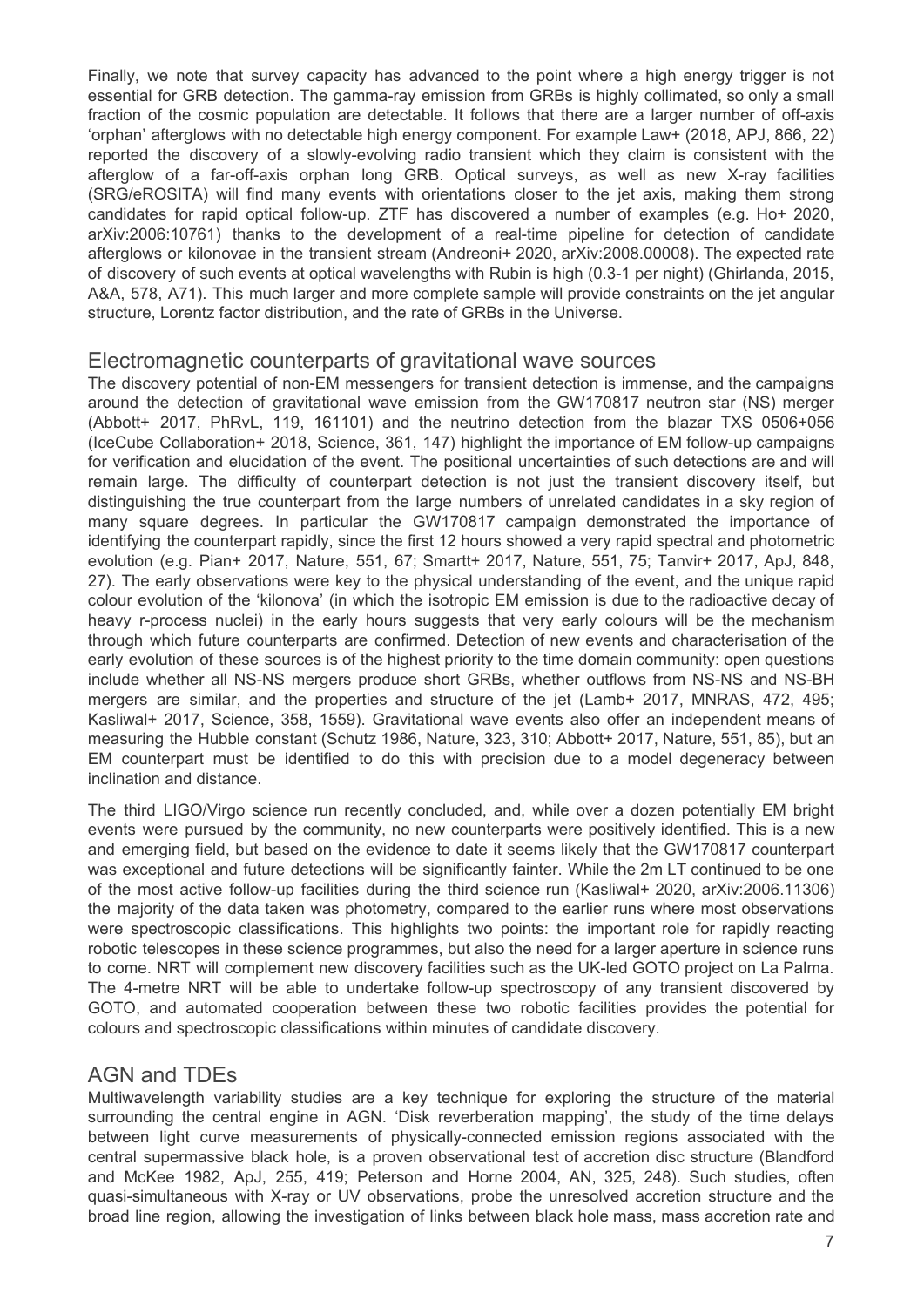disk geometry (see, e.g. Starkey+ 2017, ApJ, 835, 65). Polarimetric monitoring of blazars has also been a productive area for the LT; for example the campaign surrounding the 2015 outburst of OJ287 enabled the measurement of the rotation rate of the black hole, and the confirmation of the loss of orbital energy to gravitational waves within two per cent of the prediction from General Relativity; the first indirect evidence for the existence of a massive spinning black hole binary emitting gravitational waves (Valtonen+ 2016, ApJ, 819, L37). This is an important result in the context of future Pulsar Timing Array efforts to directly detect gravitational waves from such systems. A typical observing strategy for AGN monitoring campaigns might involve a daily observing cadence over many months, with each visit to the target only minutes in length. The flexibility and low overheads (rapid target acquisition) from a robotic telescope clearly make it a better option for such campaigns compared to a visitor or service mode observatory. NRT will greatly improve the scope of studies such as these: long term monitoring campaigns are excellent 'observing queue fillers' for a telescope focused on target of opportunity science, and the NRT design goal of a world leading acquisition time will greatly improve the efficiency of short visit, long term monitoring programmes, enabling larger samples of objects.

Returning to targets of opportunity, tidal disruption events (TDEs) are events in which stars are torn apart by tidal forces near supermassive black holes. Candidate flares need to be classified in order to catch the rising emission and constrain the time of disruption, and then regular monitoring over the decay (lasting tens to hundreds of days) in order to constrain the models of mass accretion rate. Discovery channels for new events are UV/optical or X-ray surveys, but the two populations show differences: many of the UV/optically detected events do not produce X-rays. Explanations include the reprocessing (from soft X-ray to UV/optical) of photons in an optically thick shell of material (e.g. Guillochon+ 2014, ApJ, 783, 23) or that the UV/optical photons are produced by interactions in the debris stream (e.g. Piran+ 2015, ApJ, 806, 164). The number of known events has been small, but the capabilities of modern surveys are rapidly moving this field from single-object to population studies. van Velzen+ (2020, arXiv:2001.01409) for example reported 17 new events recovered from the first 1.5 years of ZTF operations, and the yield from Rubin is anticipated to be of the order of 1000s per year (Bricman & Gomboc, 2020, ApJ, 890, 73). The key to unlocking this population is identification and rapid spectroscopic characterisation of candidates. Spectral line ratios depend on the radii of emitting regions (Roth+ 2016, ApJ, 827, 3) and blueshifts constrain the presence of outflows and winds (Holoien+ 2019, APJ, 880, 120). While these transients are often bright, a high S/N is required since they are located in the brightest regions of their host galaxies, and so the 'background noise' is high.

### Exoplanets and Solar System bodies

The discovery and characterisation of such systems is a key component of STFC's strategic agenda, and the flexibility of the robotic LT scheduler has shown that transit monitoring programmes can be combined with other time critical observations to maximise telescope efficiency and will be a key science area also for NRT. Time series photometry is a powerful tool which complements the high resolution spectroscopy used for radial velocity work. Insights from photometry include the determination of precise system parameters through light curve modelling, the inference and characterisation of third bodies through transit time variations, and the probing of atmospheric composition through multiband studies. However, while members of the UK community will have access to a number of high resolution spectrographic options in the coming decade (such as the repurposed Isaac Newton Telescope), there are relatively few UK options for time resolved photometry in the Northern hemisphere. TESS and PLATO will find a zoo of new exoplanets which will need ground-based characterisation. These surveys will target bright host stars to maximise the potential for follow-up. This, combined with the large aperture of NRT, provides the potential for a wider variety of time variable signatures to be explored for large numbers of exoplanets, such as transit spectroscopy and polarization, and detection of debris discs. Small stars, which may house Earth-sized worlds, will be selected for follow-up. Targeting late type stars has paid off immensely with the discovery of an Earth sized world around Proxima Centauri, and the characterisation of seven such planets in the TRAPPIST-1 system, a science programme in which the LT played and continues to play a prominent role (Gillon+ 2017, Nature, 542, 456). The TRAPPIST successor array SPECULOOS will probe over 1000 ultra-cool stars and brown dwarfs over the next decade for transits from Earth-sized planets, and NRT will be ideally placed to follow-up targets found with the northern array on Tenerife (Delrez+ 2018, SPIE, 10700, 21).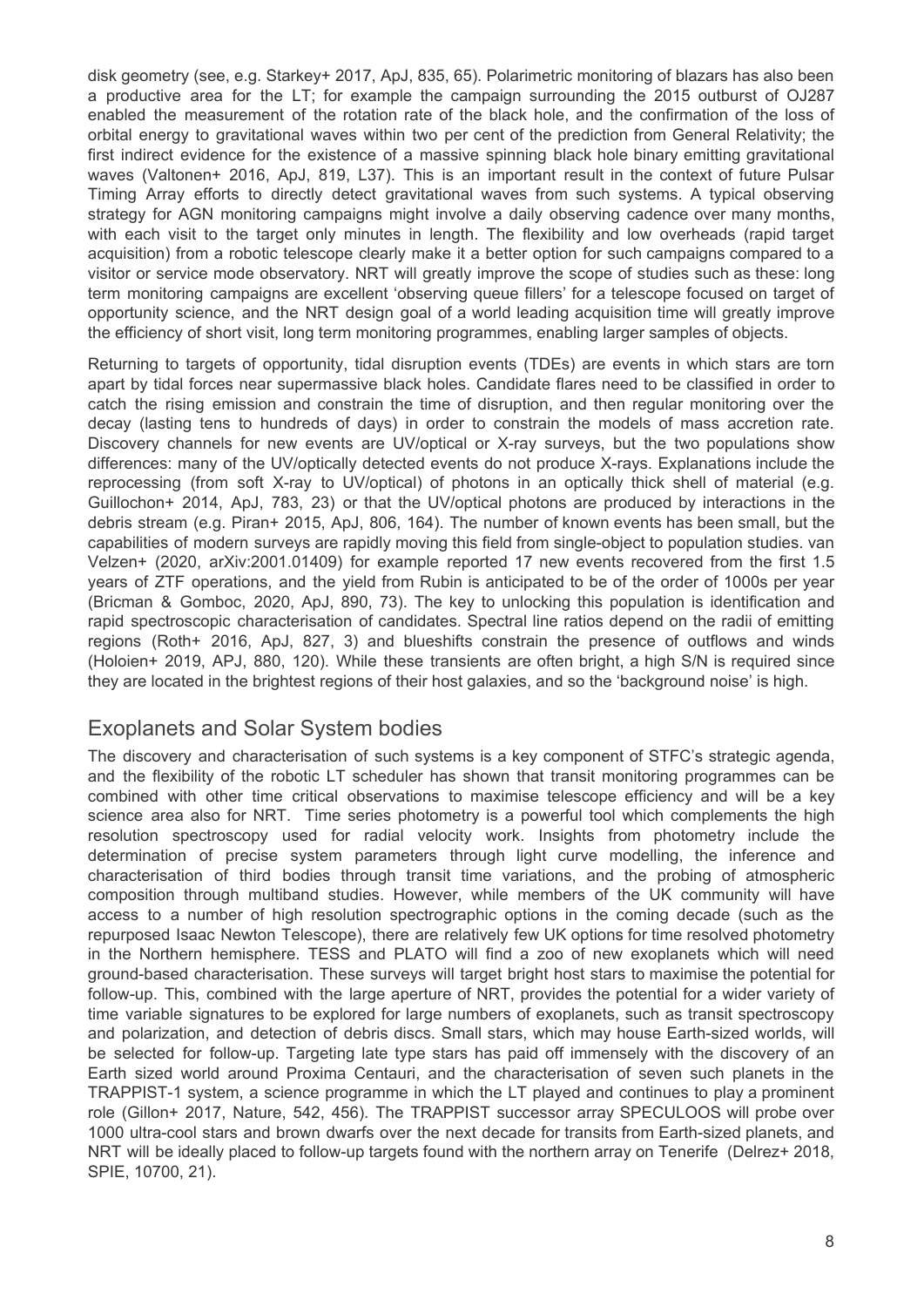Within the Solar System the cadence and depth of new surveys have led to, for example, the first identifications of the first minor planets with interstellar origins (Meech+ 2017, Nature, 552, 378; MPEC 2019-R106). Photometry and spectroscopy of such systems can be used to constrain the physical and chemical processes involved in planetary formation in other extrasolar systems (Fitzsimmons+ 2019, ApJ, 885, 9). Small bodies inform our understanding of the composition of the protoplanetary disk and the evolutionary history of the Solar System. Near Earth asteroids are of additional interest due to their Earth impact potential, or as targets for sample collection or even economic exploitation in the medium to long term. Surveys such as ZTF and Rubin offer the possibility for a comprehensive census of such objects (see, e.g. Bolin+ 2020, arXiv:2008.05384), and the robotic operations model of NRT allows rapid follow-up of new discoveries to solve the orbit arc. It is a target requirement of NRT to provide non-sidereal tracking with autoguiding, which is necessary for spectroscopy of Solar System bodies, and is a capability which the LT does not offer. The range of NRT instrumentation will contribute to understanding the physics of individual Solar System objects, probing for example the YORP effect in asteroids, and making simultaneous spectroscopy and polarimetry of small bodies in conjunction with rendezvous missions (e.g. Psyche, Lucy) for gas and dust composition and dynamics.

## Proposed Time allocation model / SPEC survey

The majority of LT time is allocated via biannual calls for proposals to three committees representing the UK, Liverpool JMU and Spanish user communities. While this generally works well it has some flaws: the nature of target-of-opportunity science means individual targets cannot be easily assigned to specific users, leading to some duplication of observations for high profile targets. For NRT, on which we anticipate early-time transient classification to be a major activity, there is also the worry that a particular science PI might `waste' a large fraction of their individual time allocation following up transients which after identification turn out not to match their particular science case, but may well be of use to a different PI. There is clear value to both PIs in coordination, as well as rapid propagation of results to the time domain community. Cenko+ (2020) makes the recommendation: *'ToO policies are constructed to encourage groups to pool resources, work together (where sensible), and maximize the science possible from any given dataset'.*

The final time allocation model will be a matter for discussion by the telescope stakeholders, including STFC. However, the NRT project will advocate a hybrid model in which the available telescope time is split between a traditional committee-allocated model, and a Key Science Programme to be undertaken as a joint venture between all the partners. We refer to this programme as 'SPEC' time, as we imagine it will largely consist of spectroscopic, transient response observations. The purpose of SPEC is to respond to the challenges of time domain science in the upcoming era. The coming decade will see an unprecedented rate of transient triggers; a huge increase in the number of possible targets which will interest different scientific communities. Targets will be prioritised by transient brokers based on limited information. An open and collaborative approach to the follow-up strategy will maximise efficiency, widen the user base and enable equal access to the classification spectra. Data obtained via this programme will be made available to all partners in the NRT project. The relative financial and in-kind contributions of partners will be recognised by allocating pro rata representation on the collaborative science team which will plan and schedule the SPEC programme. The science working groups would report to this team in order to optimise the target selection strategy.

Our current proposal to the project board is that ~40% of the total telescope time is devoted to the SPEC programme, with the remaining time allocated via time allocation committee(s). This will permit classification of 10,000 targets per year brighter than *r=20.5*. This represents a factor of 5 increase over the number of spectral classifications (2012) delivered worldwide in 2019 (Kulkarni, S, 2020 arxiv.org/2004.03511) by the combined resources of the entire astronomical community. The STFC investment in NRT will buy access to all of this SPEC time for the UK community, as well as a pro rata share (~15%) of the remaining time based on the contribution to capital and operation costs. To illustrate how this would work for a particular science user, they might be an active participant in the collaborative SPEC programme, but also have applied for an individual and proprietary allocation in the UK time. Following discovery of a particularly interesting target via SPEC, they might trigger their own time in order to intensely monitor its spectral and photometric evolution. Or they might use their allocation to pursue one of the other science cases discussed in this document, such as the long term monitoring of a blazar or the study of exoplanet transits.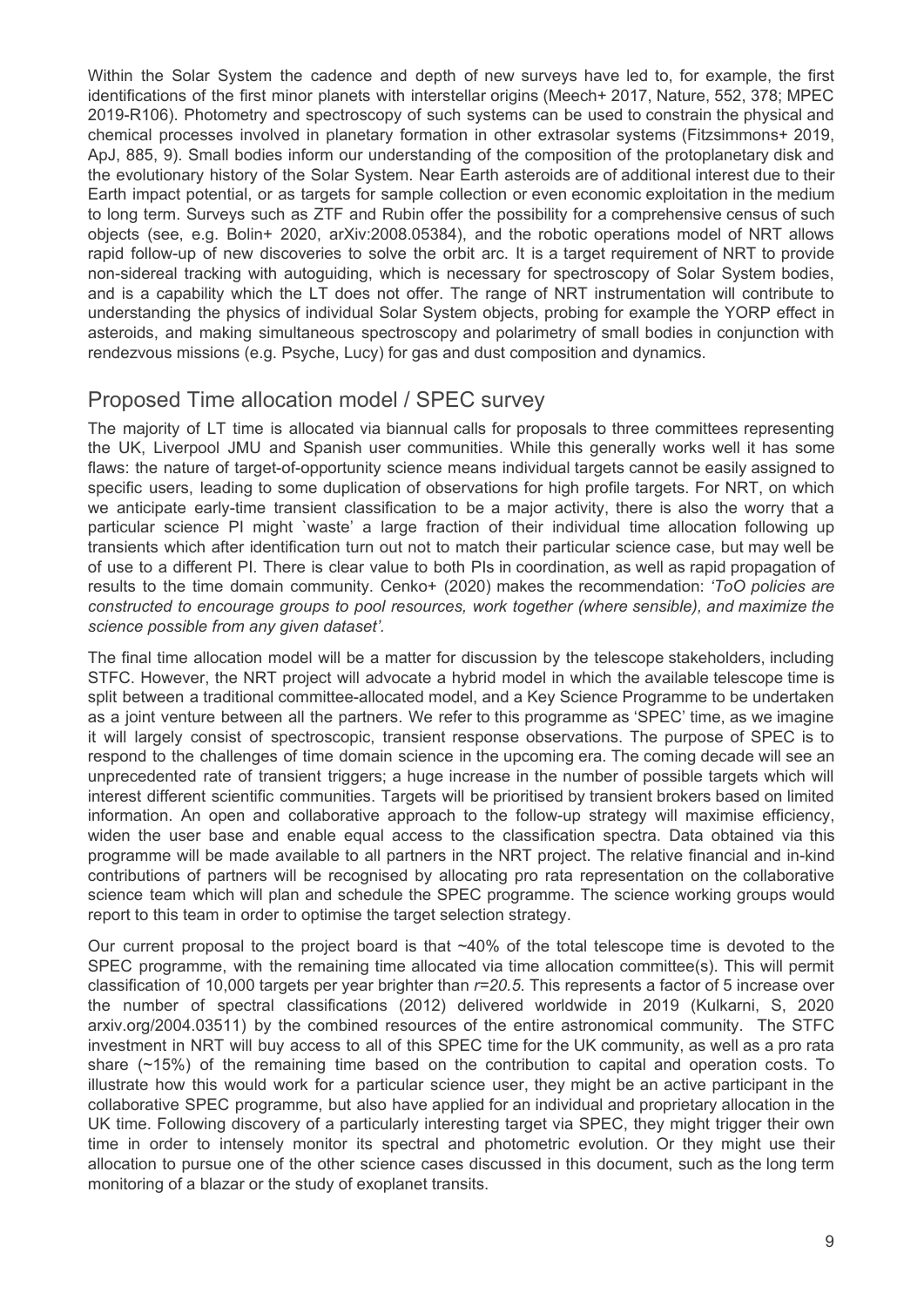## APPENDIX 1 - NRT DESIGN OVERVIEW

The design of the telescope is driven by 4 key requirements identified in our Phase A design study:

- 1. A 4m equivalent aperture to provide sufficient sensitivity to execute the key spectroscopic science programmes (see Science Case above).
- 2. A rapid slew speed and fast time-to-settle to allow science exposures to begin within 30-seconds of an observation being scheduled and with a blind pointing accuracy <5 arcsec rms. This enables the key science case of prompt phase GRB polarimetry as well as directly improving the efficiency of the planned spectroscopic classification survey.
- 3. Sufficient flexibility (in instrumentation and capabilities) to support not only the currently identified science cases but also those that will only emerge during the  $\sim$ 25 year operational lifetime of the facility, including the ability to switch between any instrument within 10 seconds.
- 4. Capable of autonomous operation, not only in terms of the scheduling and execution of observations, but also through fundamental system reliability delivered by systems of redundancy and automated fault recovery.

The overall design philosophy adopted is to wherever possible adopt and modify existing designs based on either the Liverpool and GTC telescopes (which the LJMU and IAC teams are intimately familiar with both from the design and operational phases) wherever they can be shown to meet the requirements.

The basic telescope configuration is Richey-Chretien with a 4m equivalent, 18 segment primary mirror and a final focal ratio of f/7.5. In a general departure from previous 4-m class telescope designs, we have selected a segmented design for the primary mirror. Such an approach has only been previously used on 8-m class telescopes and the 4-m Semei telescope currently being commissioned in Japan. ZEMAX and POPPY analysis showed that either a monolithic or an 18- hexagonal segment approach was capable of delivering an image quality that degrades the on-axis 80% EE by less than 0.2 arcsec over the median site value (1.3 arcsec) over the wavelength range of 0.35 to 2.0 $\mu$ m. Using a simple two-element fused-silica field-corrector will give a field of view of 15 arcmin diameter. As a future upgrade a 3-element Wynn corrector has also been designed which would deliver a 30 arcmin field of view.

The telescope will employ a conventional yoke/Serrurier-truss alt-az mount with a Cassegrain A&G box that hosts multiple instruments simultaneously to deliver a change time of <10 seconds and supporting a field of view of 30 arcmin at the straight through port and 15 arcmin at the eight side ports. The secondary mirror will be a monolithic element supported by a top end ring and allowing adjustment via a hexapod for focus and active collimation compensation. The telescope will be housed in a fully opening "clamshell" enclosure based on a scaled up version of the LT design and sited adjacent to the decommissioned Carlsberg Meridian Telescope (CMT) at ORM, La Palma. The clamshell design has particular advantages for a fast-response robotic telescope in providing access to all areas of the sky.